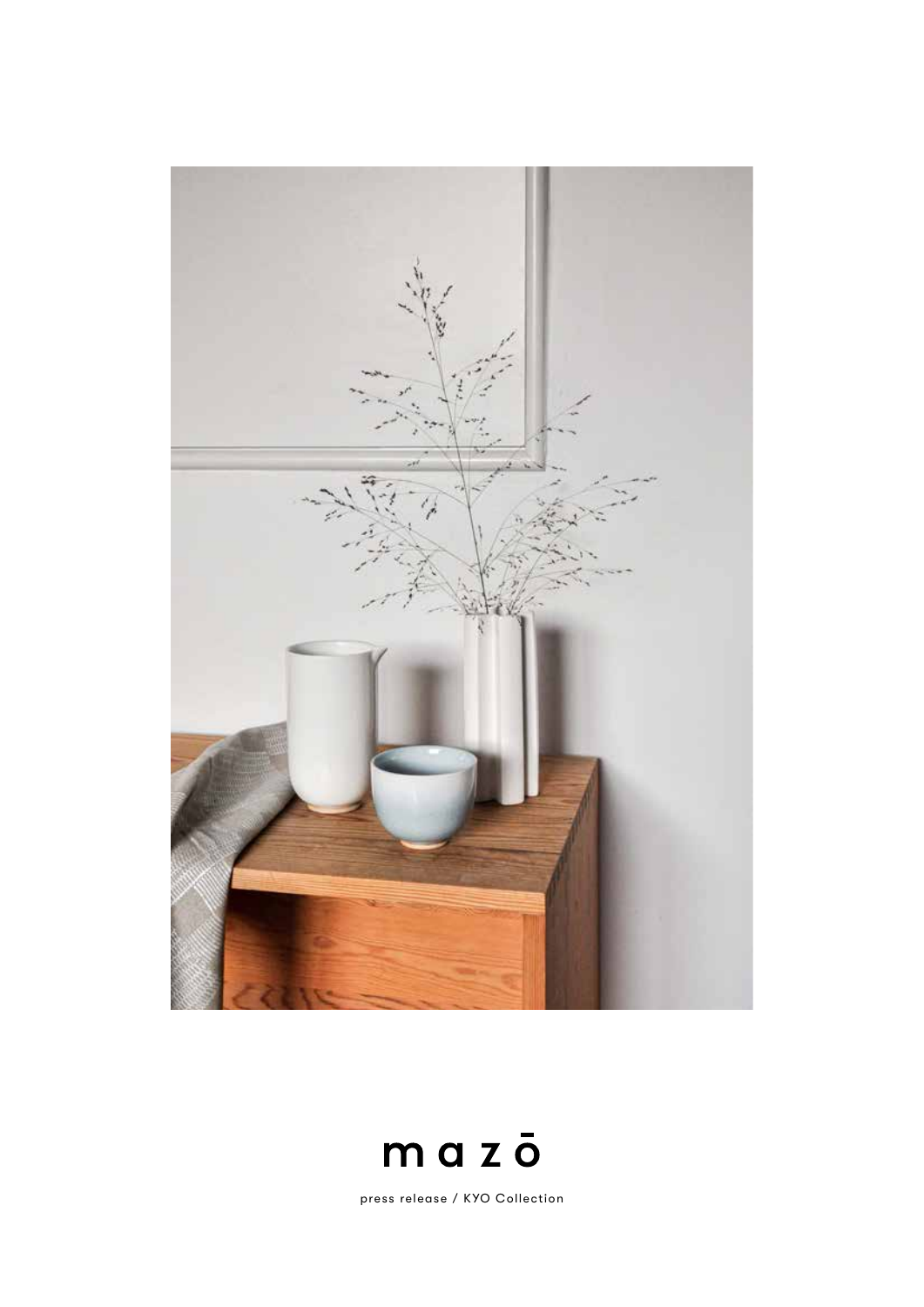# mazō launches ceramic collection with strong functionality and design

The KYO series is designed by Snorre Læssøe Stephensen, one of the forefathers of the Danish ceramic tradition. The collection carries traces of both Scandinavia and Japan.

#### March 2021

Both functional and sculptural, the new collection from mazō is very Scandinavian and Japanese at the same time. The series consists of cups and bowls made from porcelain. Functionality and simplicity define these products - they are modest and have an almost stern expression, yet with a delicate touch.

"Even though KYO was drawn decades ago, it corresponds perfectly with our take on form, function and craft. The shapes are clean and without superfluous elements. Still, there is a complexity to be found in the interaction between stone, porcelain and wood," says partner and head of design Magnus Sangild.

#### Japanese inspiration

Porcelain has been a passion of Snorre Læssøe Stephensen for half a century. His early days as a craftsman were spent at the Royal Porcelain Factory, which was his workplace for a long period of time. However, it was his father, designer and architect Magnus Læssøe Stephensen, who introduced him to the world of porcelain and clay. It was also his father who introduced the young Snorre Læssøe Stephensen to the world of Japanese design. Even though he spent 4 years in Japan, he still sees his childhood as the beginning of his fascination with the Japanese approach: "I remember having a lathe and an oven installed in the basement while I was still living at home. Down there I would create models alongside my father, constantly refining the shapes" remembers Snorre Læssøe Stephensen. "Thus, I was automatically schooled in the Japanese method." Father and son also wrote a book about

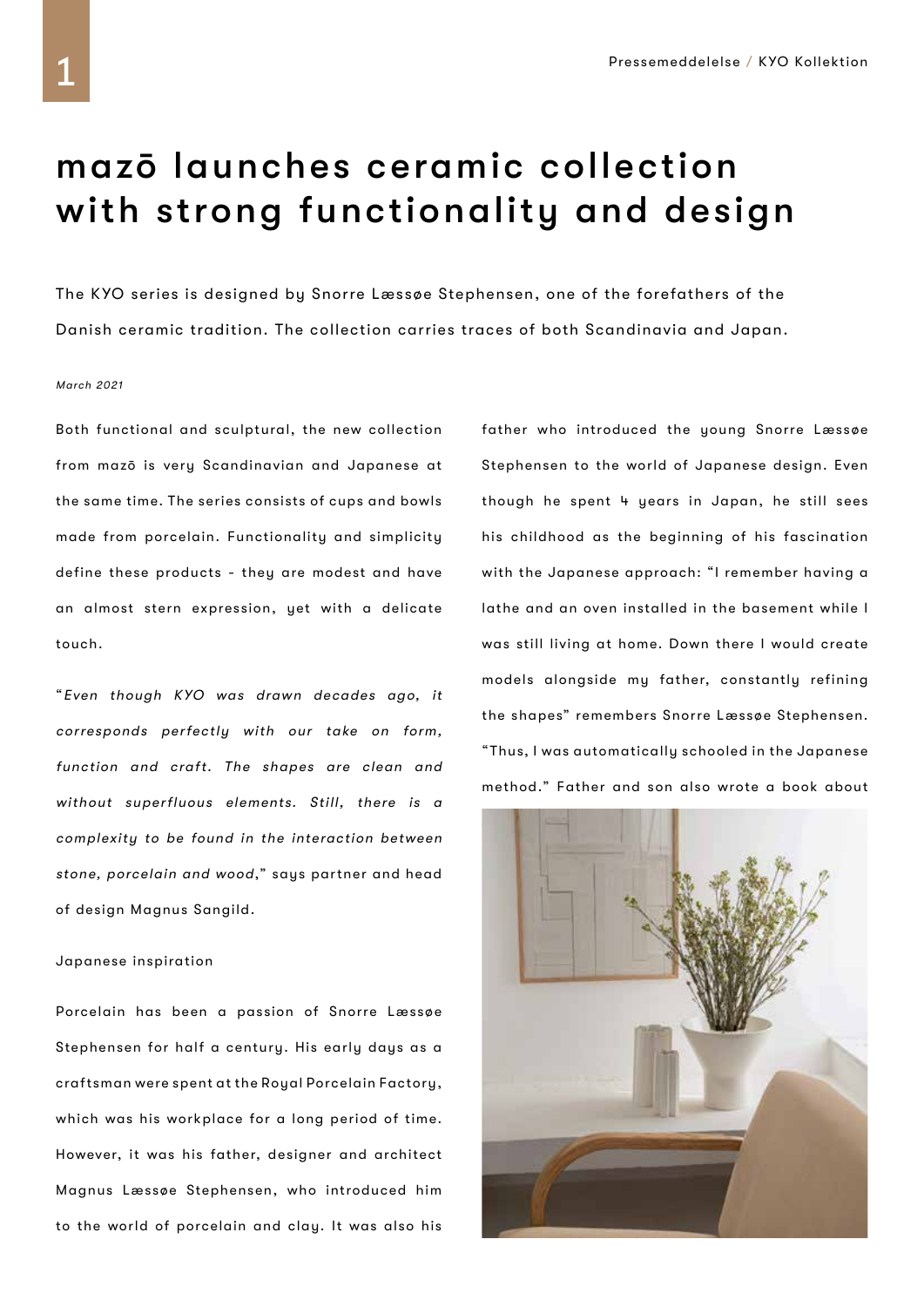The second collaboration between mazō and Snorre Læssøe Stephensen

The KYO collection is the first accessories collection launched by mazō and the second collaboration between mazō and Snorre Læssøe Stephensen. Magnus Stephensen is a part of mazō, and the grandson of designer Magnus Læssøe Stephensen (1903-1984) He is also the nephew of Snorre.

"Continuing our collaboration with Snorre was the obvious choice, his views on design and craft have influenced the profile of mazō since day one," says Magnus Stephensen.

Ceramics have helped modern society gain fascinating insights into older ways of living, there is an element of timelessness to a piece of ceramic. According to Snorre Læssøe Stephensen, this fascination may become even stronger in our current culture, where products are often designed for a short life span.

"I remember having a lathe and an oven installed in the basement while I was still living at home. Down there I would create models alongside my father, constantly refining the shapes."

- Snorre Læssøe Stephensen